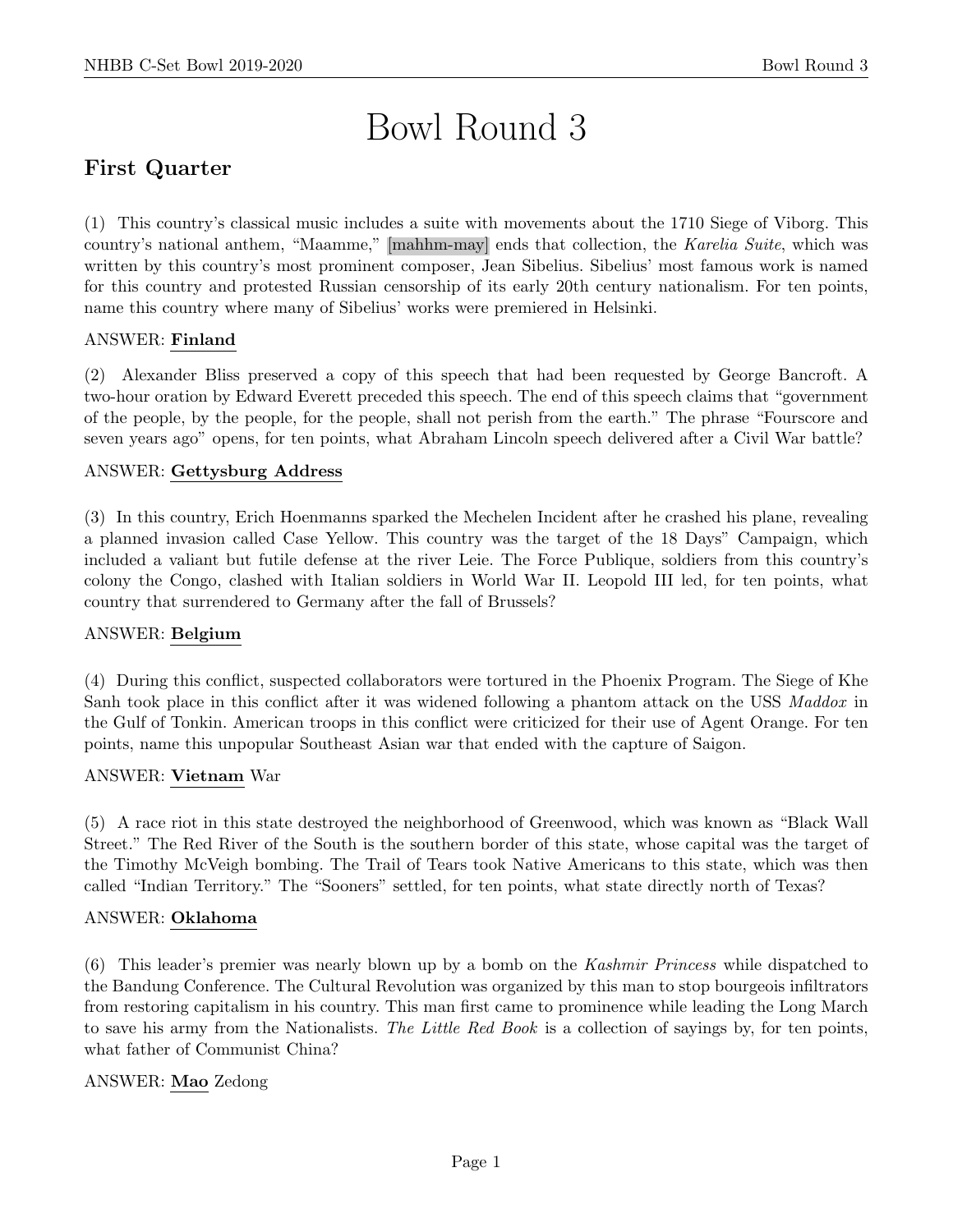(7) 24,000 tons of dynamite were detonated at once so that this project could utilize the Culebra Cut. This project, which was greatly expanded after a 2006 referendum approved the Third Lock project, was the subject of the Torrijos-Carter treaties. Theodore Roosevelt supported the construction of, for ten points, what Central American waterway that connects the Atlantic and Pacific Oceans?

#### ANSWER: Panama Canal

(8) This man expressed his desire that "poisonous envenomed worms" be drafted into forced labor, and demanded synagogues be burned to the ground in his On the Jews and their Lies. Frederick III kidnapped this man and held him in Wartburg Castle to protect him from the Holy Roman Emperor. In Exsurge Domine, Leo X threatened this man with excommunication if he didn't recant his beliefs. For ten points, name this former German friar who created the 95 Theses.

#### ANSWER: Martin Luther

(9) John Singer Sargent created a portrait of this man "painting by the edge of a wood" with his wife Alice. This artist, who observed and painted the Rouen Cathedral under several different light conditions, built a garden-filled estate in Giverny [zhi-vair-nee] that is now a museum dedicated to him. Japanese-style bridges and water lilies were popular subjects of paintings by, for ten points, what French painter whose painting of a sunrise gave its name to the Impressionist movement?

#### ANSWER: Claude Monet [moh-nay]

(10) In the aftermath of this battle, Benjamin Lincoln accepted the sword of Charles O'Hara. The losing side in this battle attempted to retreat to Gloucester Point. A British band at this battle may have started playing "The World Turned Upside Down." A fleet under Comte de Rochambeau blocked reinforcements from this battle in the Battle of Chesapeake Bay. Charles Cornwallis was defeated at, for ten points, what 1781 battle, the final major clash of the American Revolution?

#### ANSWER: Battle of Yorktown

# Second Quarter

(1) An obscene message opposing this policy was protected as free speech in Cohen v. California. In 1863, working-class men, resentful of wealthy people's ability to pay a \$300 fee to be exempt from this policy, started a riot in New York City. During the Vietnam War, this process was carried out by televised lottery. For ten points, name this policy of mandatory military service.

#### ANSWER: conscription (accept the draft ; accept Selective Service)

BONUS: This boxer refused to participate in the draft, saying that "war is against the teachings of the Qur'an." In 1971, this man's conviction for draft-dodging was overturned by the Supreme Court.

ANSWER: Muhammad Ali (accept Cassius Clay)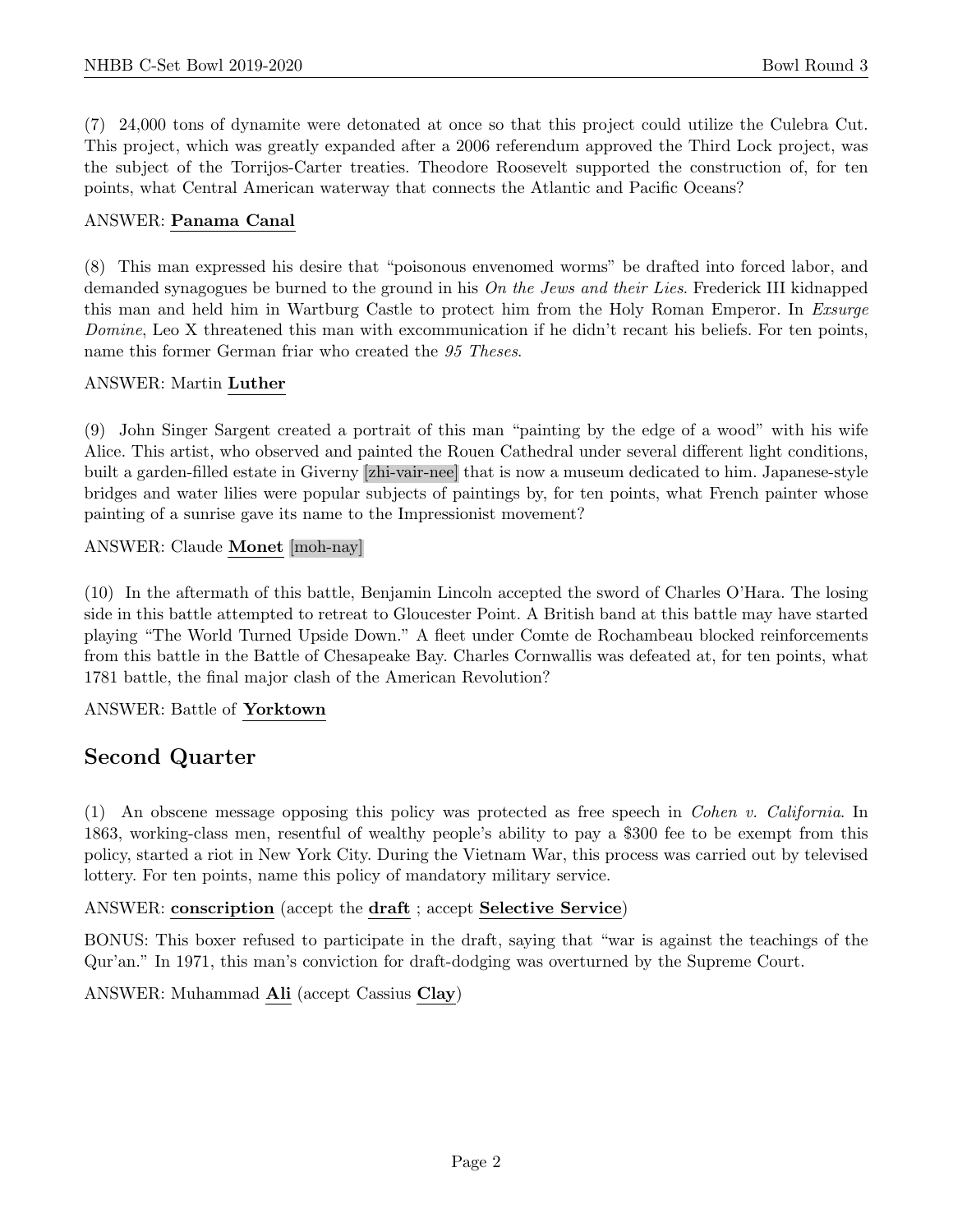(2) The exile of Saad Zaghlul and his Wafd Party associates to Malta sparked this country's 1919 revolution. A leader of this country was killed after ordering the arrest of the Coptic Pope. In this country, Farouk I was overthrown by the Free Officers Movement led by Muhammad Naguib. This country fought a brief war with France and Britain after its President nationalized the Suez Canal. For ten points, name this country where Anwar Sadat was assassinated in Cairo.

# ANSWER: Egypt

BONUS: The nationalization of the Suez Canal was carried out by this man, who forced Muhammad Naguib to step down in 1954.

# ANSWER: Gamal Abdel Nasser

(3) This man executed thousands of prisoners after launching the Night Attack on Targovishite. Matthias Corvinus imprisoned this man after he asked for help against Mehmed II. This man was engaged in a power struggle with Vladislav II, who was backed by John Hunyadi. This man became Voivode of Wallachia after the death of his father. For ten points, name this Romanian ruler named for his habit of putting his enemies on stakes.

ANSWER: Vlad III Dracul (accept Vlad the Imapler; prompt on "Vlad")

BONUS: The Night Attack was launched against this Empire under Mehmed II, who had earlier conquered Constantinople

# ANSWER: Ottoman Empire

(4) A work in this genre includes "an ox driver who hates his oxen" in a list of "depressing things" compiled while its author worked in the court of Empress Teishi. Another work in this genre describes the Duke of York taking part in "a monthly fast-day for the plague," and records its author getting to a "high place" in the Tower to witness the 1666 Fire of London. Sei Shonagon and Samuel Pepys [peeps] kept, for ten points, what records of daily life?

ANSWER: diary (accept journal; accept nikki; accept makura no soshi before mention; accept The Pillow Book of Sei Shonagon before mention; accept zuihitsu until "Duke of York" is read)

BONUS: The Diary of a Young Girl is an abridged version of a diary written by Anne Frank who recorded her experiences living in Gies's Achterhuis [ak-ter-house] in this city.

#### ANSWER: Amsterdam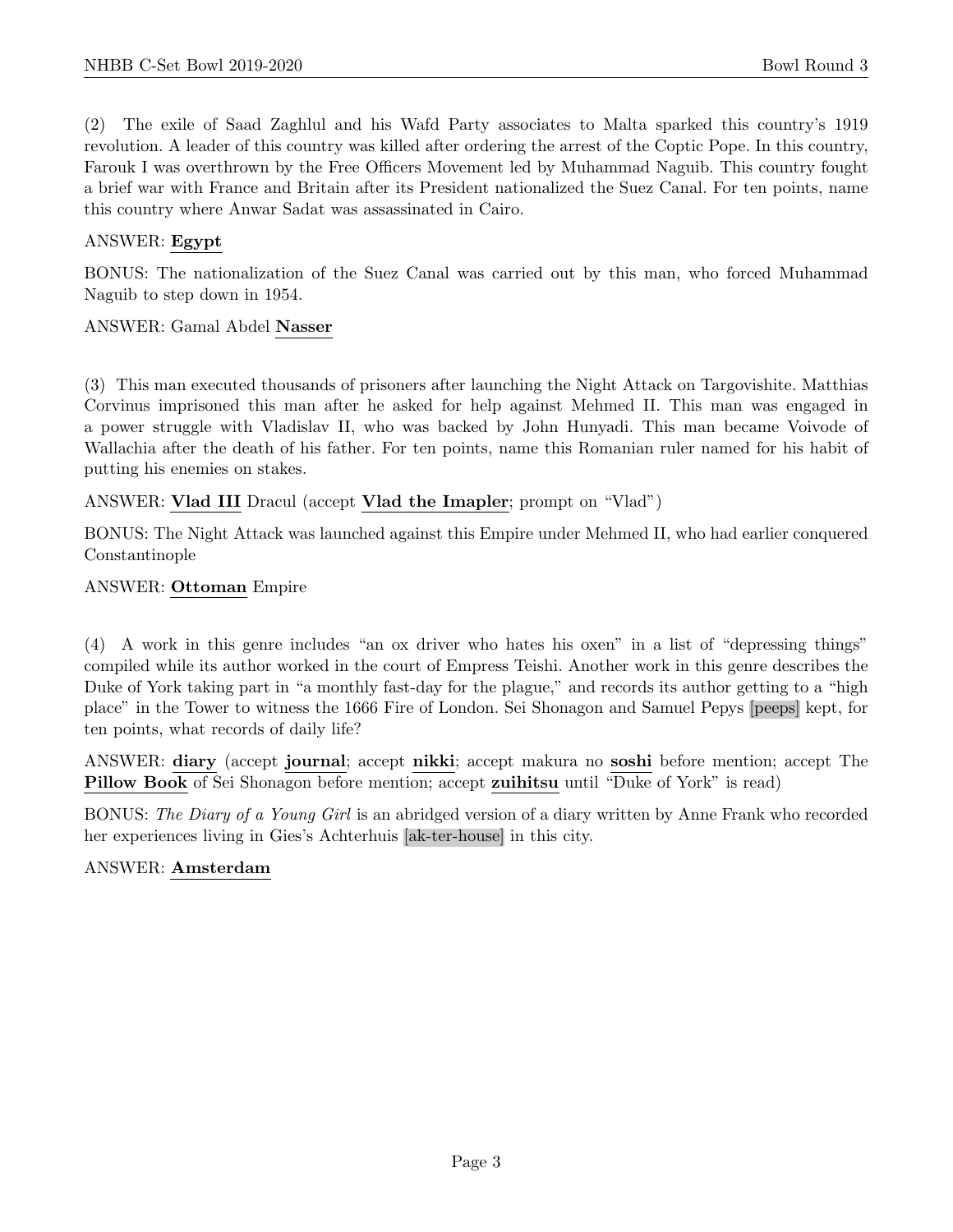(5) This thinker's namesake school of thought was expanded by the critical theorists of the Frankfurt School. This thinker argued that the exploitation of labor was the source of profit and coined the term "commodity fetishism." This man's most famous work opens with the phrase "a spectre is haunting Europe," and was co-written with Friedrich Engels. For ten points, name this author of Das Kapital and the Communist Manifesto.

#### ANSWER: Karl Marx

BONUS: Marx and Engels published the Communist Manifesto in this year, in which it helped inspire people in minor uprisings in Germany; it did not spread quickly enough to inspire the broader uprisings of this year's "Spring of Nations."

#### ANSWER: 1848

 $(6)$  This man ordered the execution of Cuauhtémoc while en route to remove his rival Cristóbal de Olid at Triunfo de la Cruz. After being told to return from his expedition by the governor of Cuba, this man burned his own ships. La Malinche served as a translator for this man, who commanded European and Tlaxcala forces at the Battle of Otumba. Tenochtitlan was burned by, for ten points, what Spanish conquistador who destroyed the Aztec Empire?

#### ANSWER: Hernan Cortes

BONUS: During his conquest, Hernan Cortes overthrew this last Aztec Emperor.

ANSWER: Moctezuma II (accept Montezuma II; prompt on Moctezuma; prompt on Montezuma)

(7) In 1636, conflict over control of this resource in the Connecticut River Valley led to the Pequot War. French-Canadian traders, known as Coureurs des bois, traveled the woods exchanging European goods for this resource. In the early 19th century, John Jacob Astor founded a company dealing in this commodity to counter the Hudson's Bay Company's monopoly. For ten points, name this commodity often acquired from beaver pelts.

ANSWER: fur (accept pelts before it is read)

BONUS: The Pequot War was ended by a treaty signed in this capital of Connecticut.

#### ANSWER: Hartford

(8) This element, which is today stored in its "hex" or hexafluoride form, was used in Enrico Fermi's Chicago Pile-1. Martin Klaproth discovered this element in pitchblende, which can be processed into yellowcake. This element, which alpha decays into thorium, is most commonly found in a 238 isotope, and its 235 isotope is enriched for nuclear fuel. For ten points, name this radioactive element named for the seventh planet from the sun, with symbol U.

ANSWER: uranium (accept U before mentioned)

BONUS: Unlike Little Boy, which used uranium, the Fat Man bomb used against Nagasaki used this other element as fuel. It has an atomic number 94 and symbol Pu.

#### ANSWER: plutonium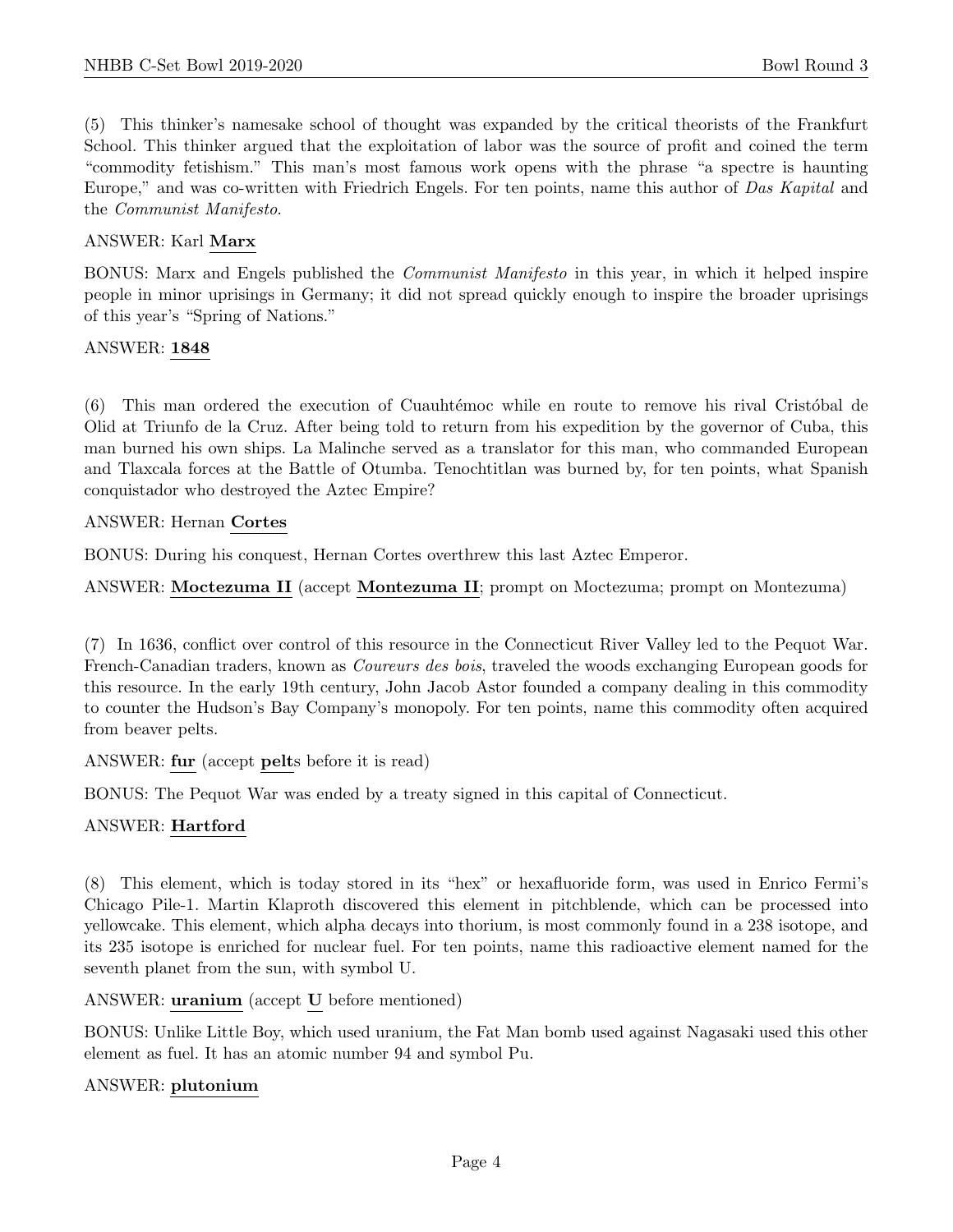# Third Quarter

The categories are . . .

- 1. Early Virginia
- 2. The Russian Federation
- 3. Canada

# Early Virginia

Name the...

(1) First President of the United States, who retired to Mount Vernon.

# ANSWER: George Washington

(2) City that was made its capital in 1780.

# ANSWER: Richmond

(3) Cash crop cultivated by John Rolfe that sustained the colony.

# ANSWER: tobacco

(4) Legislative body that governed the colony until it was changed to the House of Delegates.

#### ANSWER: House of Burgesses

(5) Politician who exclaimed "give me liberty or give me death."

#### ANSWER: Patrick Henry

(6) Home of Thomas Jefferson located outside Charlottesville.

#### ANSWER: Monticello

(7) City that was founded as Middle Plantation and was capital from 1699 to 1780.

#### ANSWER: Williamsburg

(8) Ninth governor of Virginia, a member of the illustrious Lee family, who earned his nickname as a cavalry commander.

ANSWER: Henry "Light-Horse Harry" Lee III (accept Harry Lee; prompt on "Lee")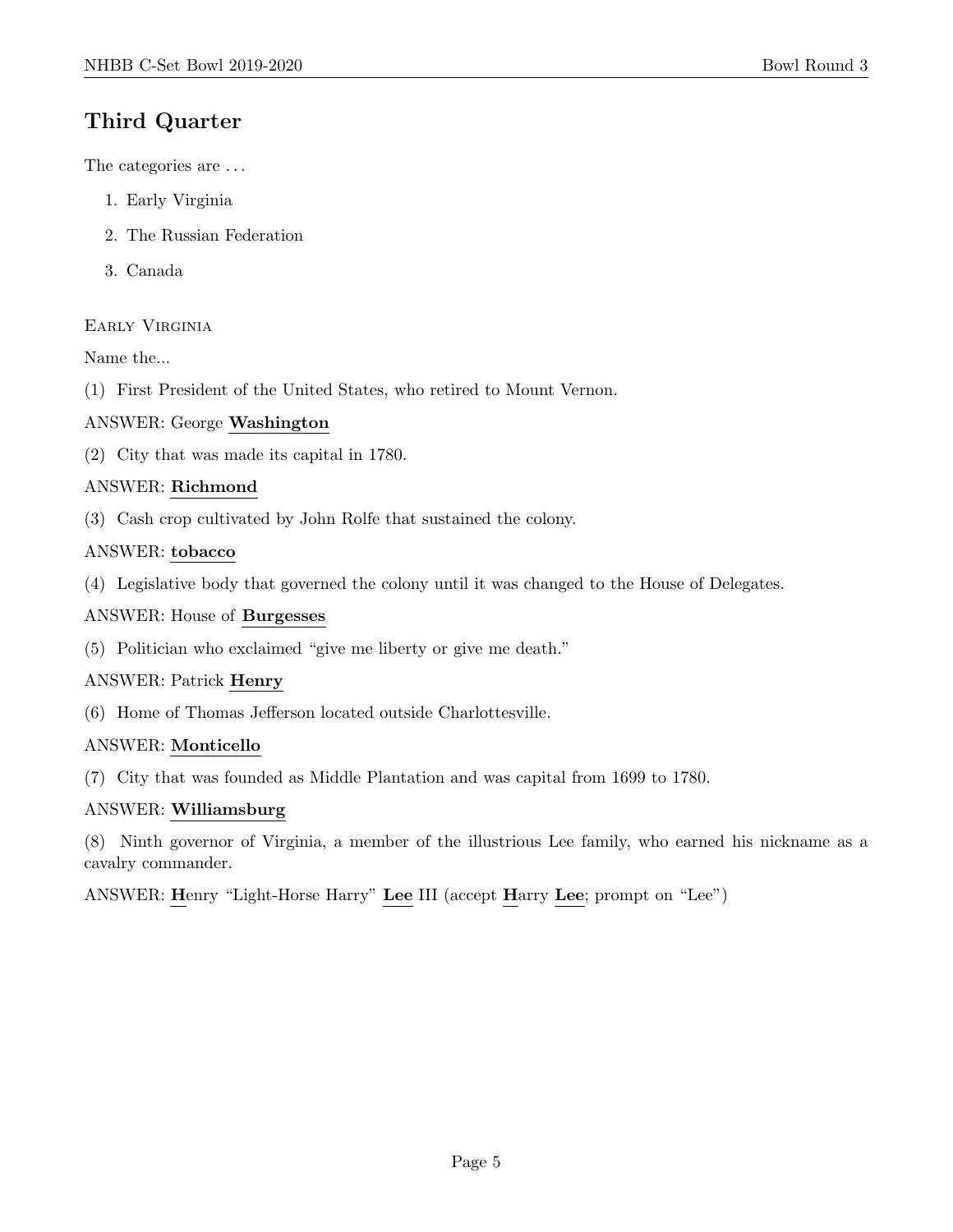#### The Russian Federation

Name the...

(1) Russian capital city that has expanded past its Third Ring Road.

# ANSWER: Moscow

(2) Former Communist superpower, in which it was the largest member.

# ANSWER: Soviet Union (accept USSR or Union of Soviet Socialist Republics; accept CCCP or Soyuz Sovetskikh Sotsialisticheskikh Respublik)

(3) Politician who served as Prime Minister for four years in between his first and current terms as President.

# ANSWER: Vladimir Putin

(4) Country from which it seized Sevastopol in 2014.

# ANSWER: Ukraine

(5) Man who succeeded Mikhail Gorbachev as first President of post-1991 Russia.

# ANSWER: Boris Yeltsin

(6) President who oversaw the Russo-Georgian War in 2008.

# ANSWER: Dmitry Medvedev

(7) Region containing Grozny that has fought Russia for independence.

# ANSWER: Chechnya

(8) Month in which a coup against Gorbachev resulted in the creation of the Russian Federation.

#### ANSWER: August Coup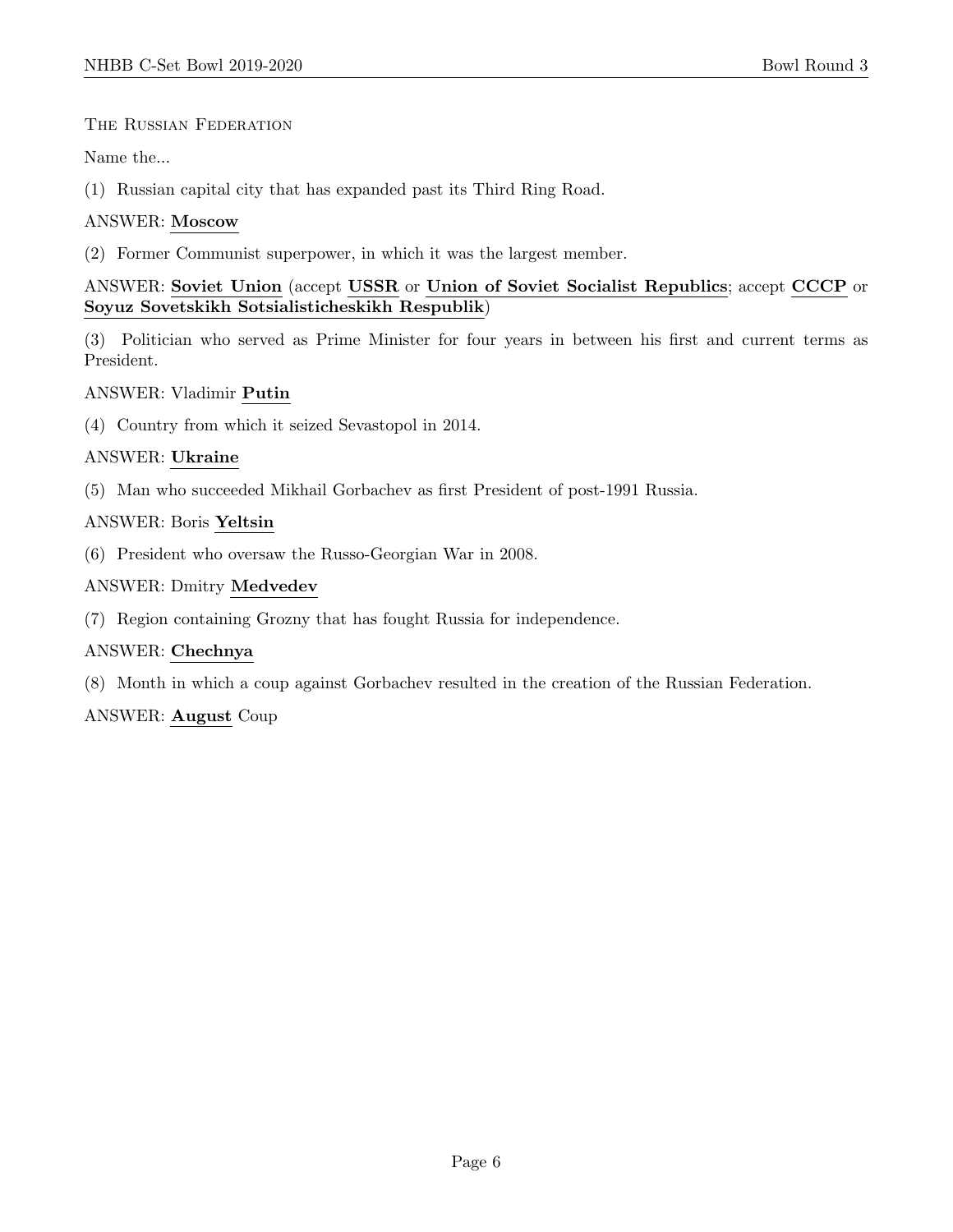# **CANADA**

Name the...

(1) City selected by Queen Victoria to be Canada's capital in 1857.

# ANSWER: Ottawa

(2) Federal police force known for its bright red uniforms.

# ANSWER: Royal Canadian Mounted Police (accept RCMP; accept Mounties)

(3) French speaking province that was the site of the October Crisis.

# ANSWER: Quebec

(4) City in Nova Scotia where a 1917 explosion killed 2,000 people.

# ANSWER: Halifax

(5) Award won by Lester Pearson for mediating the Suez Crisis.

ANSWER: Nobel Peace Prize (prompt on partial answers)

(6) Prime Minister who dealt with the October Crisis in 1970.

ANSWER: Pierre Trudeau (prompt on "Trudeau" alone)

(7) 1869 rebellion led by Louis Riel in what is now Manitoba.

ANSWER: Red River Rebellion

(8) Longest-serving Prime Minister, who led Canada through World War II.

ANSWER: William Lyon Mackenzie King (do not accept or prompt on "Mackenzie" alone)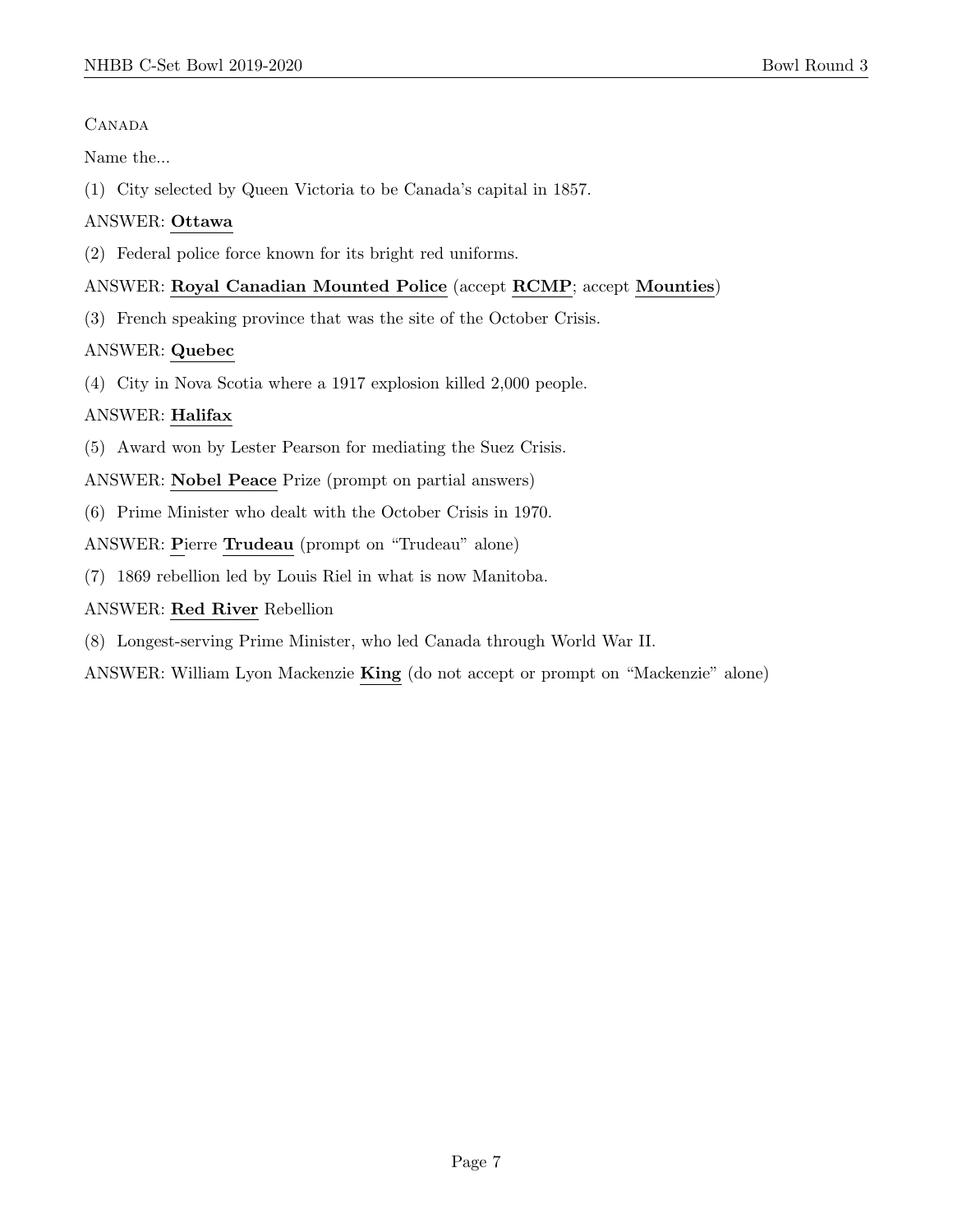# Fourth Quarter

(1) In 1904, this person sued fifty-five newspapers for libel after they followed William Randolph Hearst in reporting that she had been arrested for stealing to support a cocaine addiction. This performer, nicknamed Watanya Cicilla, volunteered a company of fifty  $(+)$ female soldiers for the Spanish-American War, but was ignored. While working with (\*) Sitting Bull, this performer was nicknamed "Little Sure Shot" on posters advertising Buffalo Bill's Wild West Show. For ten points, name this incredible American female sharpshooter.

ANSWER: Annie Oakley (accept Annie Oakley Butler; accept Phoebe Ann Mosey)

(2) A president of this nation, Abdalá Bucaram, was once an Olympic-caliber hurdler and became known as "El Loco" during his tenure. This nation's most recent election brought the wheelchair-bound Lenin (+) Moreno to power, succeeding his mentor Rafael Correa. Moreno allowed Scotland Yard to enter this nation's (\*) embassy in London in 2019 to arrest the founder of WikiLeaks. For ten points, name this country that protected Julian Assange and has capital Quito.

ANSWER: Ecuador

(3) Due to its tenuous attribution to the Apostle John, this book was not accepted into the Armenian canon until about 1200 AD. In this book, a golden censer filled with coals is thrown onto the Earth and  $(+)$  seven trumpets are blown to announce the arrival of plagues. A vision of the Whore of Babylon appears in this book, which features the (\*) return of Jesus and the defeat of Satan. For ten points, name this book by John of Patmos that depicts the end of the world, the last book of the New Testament.

ANSWER: Book of Revelation (or the Apocalypse of John; or The Revelation to John; or The Revelation of Jesus Christ; prompt on "Apocalypse"; do not accept or prompt on "Revelations")

(4) The entrance of one of these structures was graffitied in honor of Frederick Wilhelm IV by Karl Lepsius, who composed a list of these structures after visiting (+) Dahshur. One of these structures, carved from white limestome and featuring six mastabas stacked upon each other, was designed for (\*) Djoser by Imhotep. Despite their common use as tombs, there are none of these structures in the Valley of the Kings. Khufu, Menkaure, and Khafre commissioned, for ten points, what common tomb for Pharaohs, three of which are at Giza?

#### ANSWER: pyramids

(5) Operation RYAN was conducted by this agency. Robert Hanssen received 15 life sentences for collaborating with this agency, whose predecessors included the NKVD. A group of British recruits who became known as the  $(+)$  Cambridge Five worked with this organization. A member of this organization named Rudolf Abel was (\*) exchanged for downed U2 pilot Gary Powers. Vladimir Putin once served as an officer in, for ten points, what Soviet intelligence agency?

ANSWER: KGB (or Komitet gosudarstvennoy bezopasnosti; or the Committee for State Security)